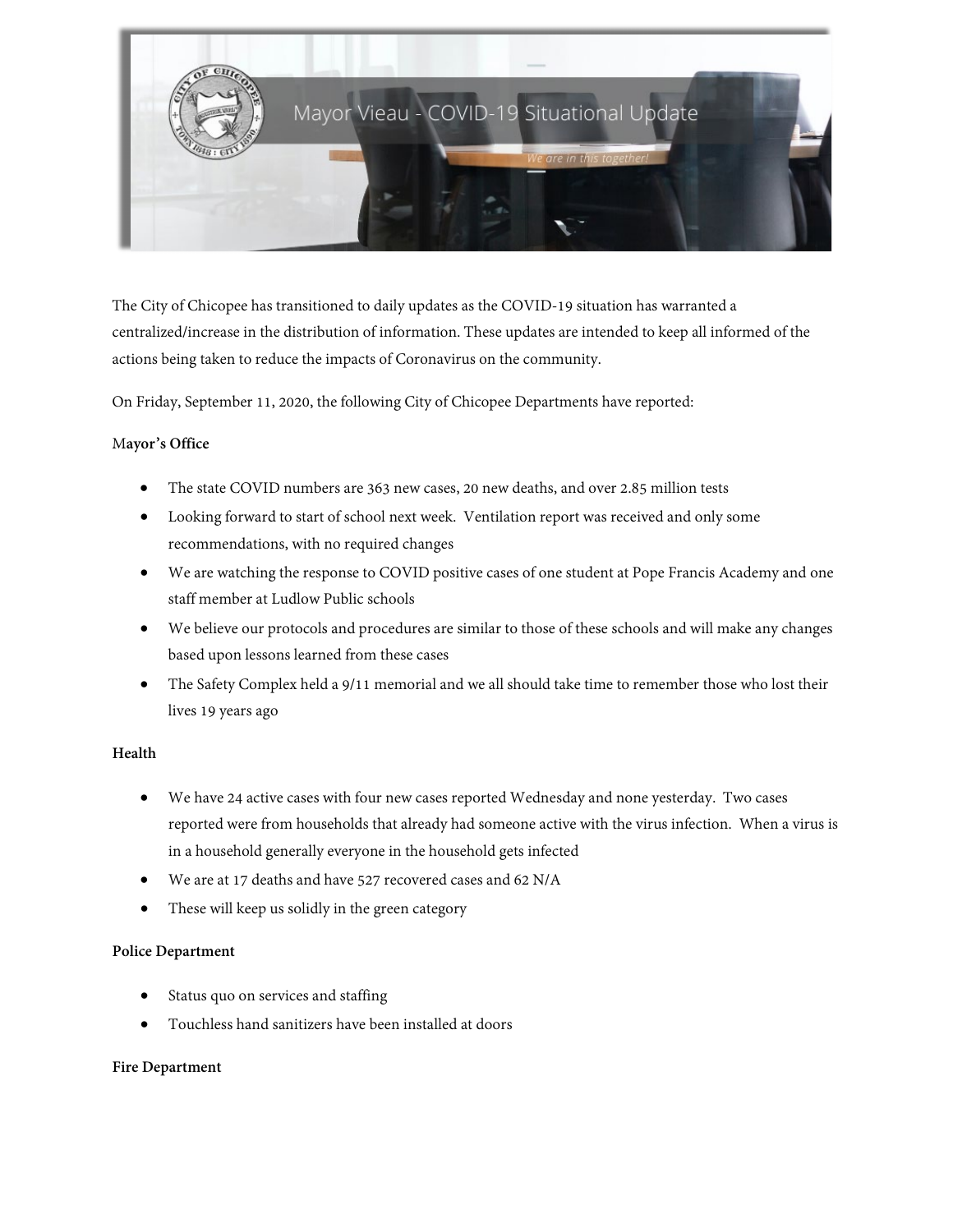• Status quo on services and staffing

## **Emergency Management**

- Services and staffing continuing
- Have ordered a large tent and two smaller pop up tents for outdoor use if there is a situation or for potential vaccine distribution. The cost was \$13,000 and we can use heater in the tents if needed

## **Safety**

- Status Quo on services and staffing
- Working with Treasurer and Emergency Management on MEMA reimbursements
- Our school PPE is in place and we have supplies for the rest of the first term
- Every school has an ionizer and tablets for disinfecting
- The ventilation report was reviewed with maintenance

### **COA**

- Status Quo on services and staffing
- Continuing with meal and Zoom programs

# **DPW**

- Status quo on staffing and services
- All departments are in service

#### **Veterans**

- Staffing is full and services are continuing
- We are seeing clients and making call outs
- There was a 9-11 outdoor prayer service today. Traditional programs were suspended if it would be unsafe due to COVID-19 considerations. We are urging everyone to remember 9-11
- Anticipant a non-eventful open to schools and are working to provide veteran's day services at the schools. These will be different due to COVID and remote learning
- Processing state and federal veteran's benefits. So far none of the burial benefits were COVID related
- A survey on the Soldier's Home will be distributed and we are asking all Department heads to complete the survey and get it out to employees. The responses will help determine services and the planning for updates at eh Soldier's Home. It is due by the end of next week
- The satellite pantry is continuing with help from Project New Hope providing food items. This service is used frequently